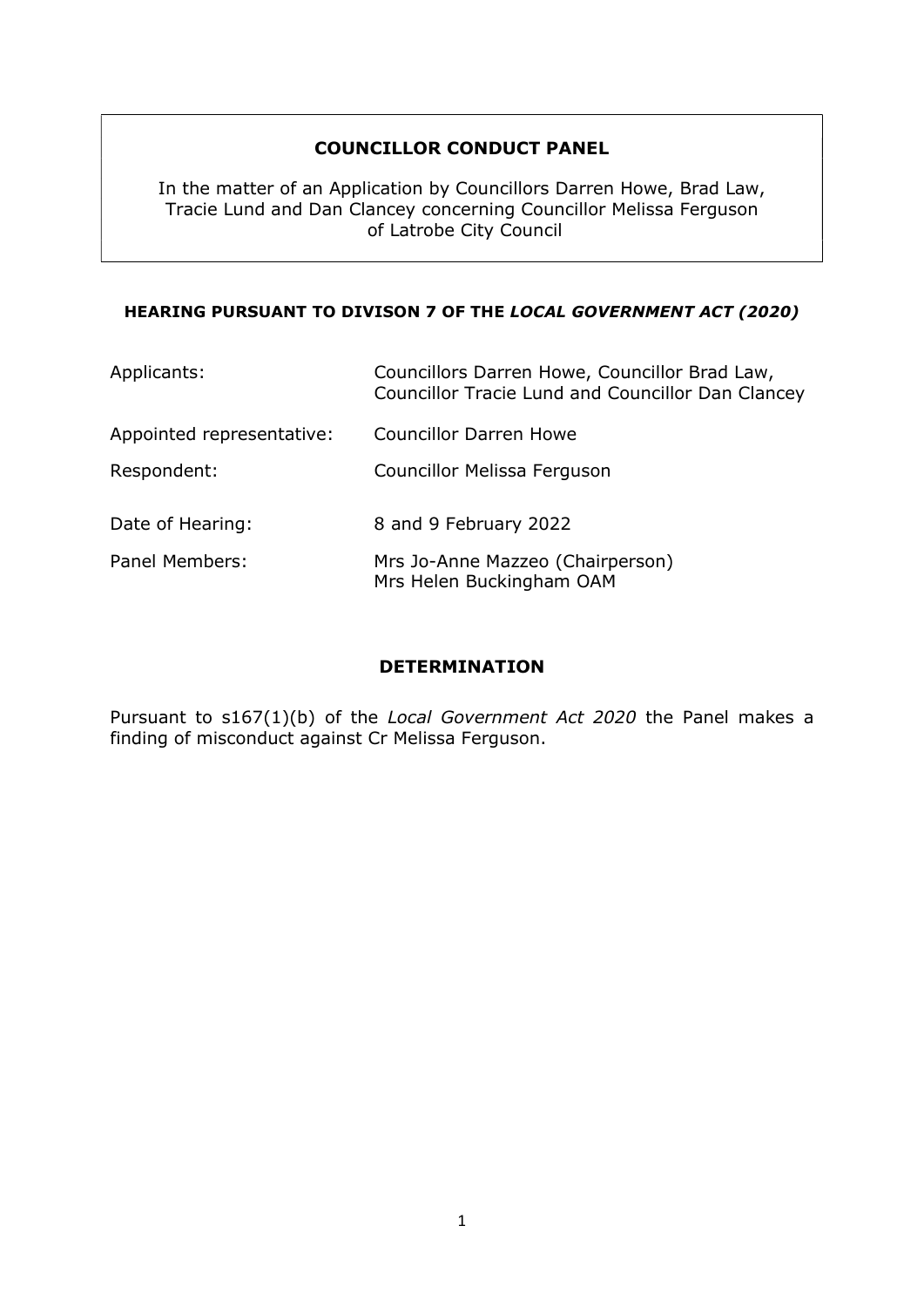#### STATEMENT OF REASONS FOR DECISION

### The Application

- 1. The Application dated 25 August 2021 was made by the applicants seeking a finding a serious misconduct against Cr Melissa Ferguson relating to multiple allegations which are summarised below.
- 2. Councillor Darren Howe was appointed as the applicants' appointed representative.
- 3. The Application alleged that Cr Ferguson had repeatedly behaved in an aggressive, intimidating, and disrespectful manner towards fellow councillors and members of Council staff which created a risk to their health and safety, and that these actions constituted bullying of these councillors and members of Council staff.
- 4. The Application related to conduct of the respondent at three meetings, namely:
	- (a) **Incident 1:** A Council Briefing Meeting held on 19 July 2021 where it was alleged that Cr Ferguson interjected in a loud and aggressive manner, reprimanding the then General Manager of the Latrobe City council who was attempting to answer a question;
	- (b) Incident 2: The Ordinary Council Meeting of 2 August 2021 where it was alleged that Cr Ferguson:
		- (i) made a number of defamatory statements about a community member, a former Councillor and the then General Manager of the Latrobe City Council;
		- (ii) spoke in a loud and aggressive manner, intimidating some of the councillors attending the meeting;
		- (iii) alluded that funds for bushfire recovery were secretly ear-marked for other projects;
		- (iv) accused two Latrobe City Councillors of interfering with the operation of the South Ward of Council;
		- (v) stated on more than one occasion that questions to Council Officers and the Chief Executive Officer had not been answered at all, or not answered to a satisfactory standard
		- (vi) spoke for over 20 minutes making accusations framed as questions not relevant to the Notices of Motion that were meant to be addressed at that point of the meeting;
		- (vii) threatened to refer the matters to the Independent Broad-based Anti-corruption Commission (IBAC).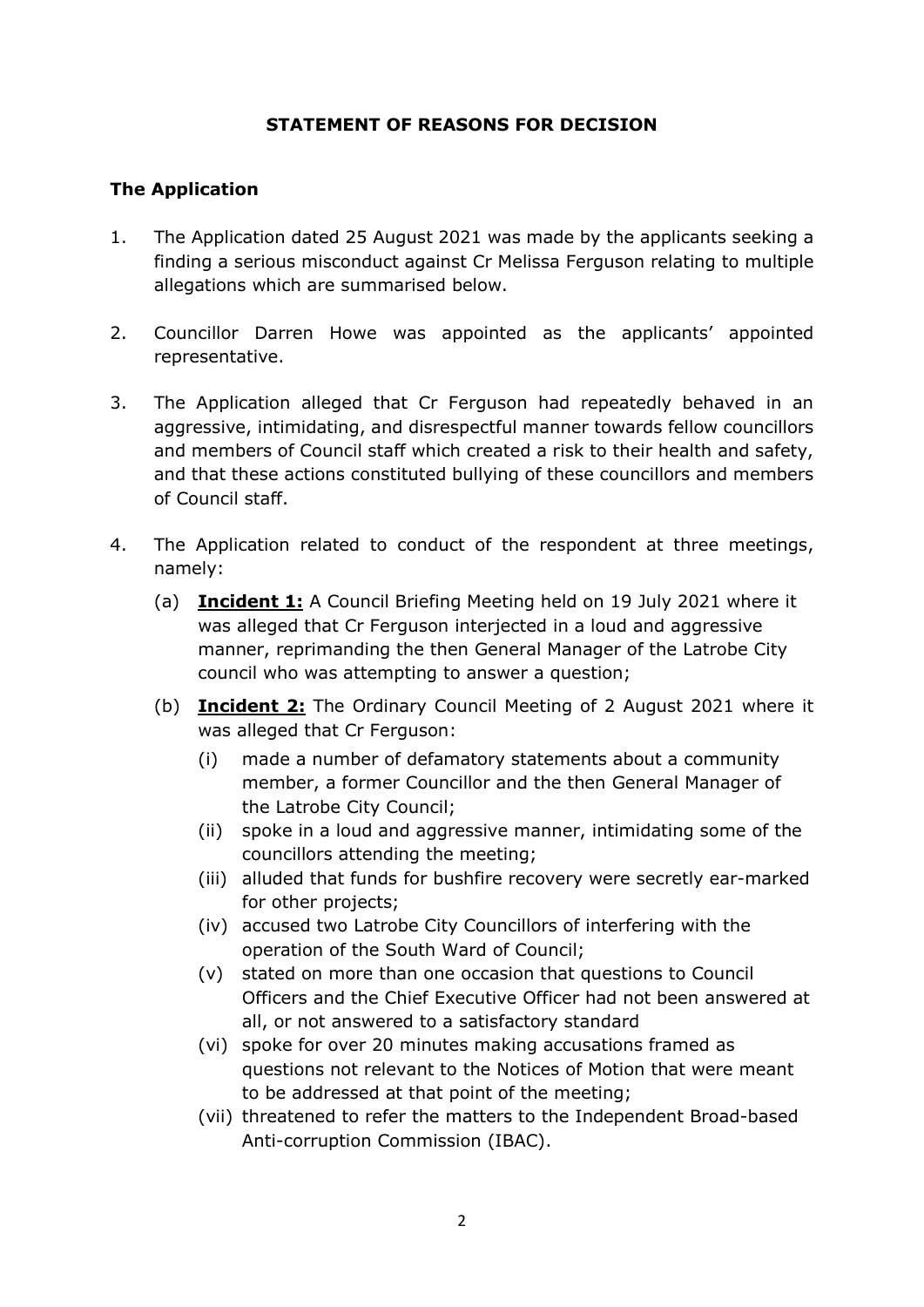- (c) Incident 3: The Yinnar Recovery Community Committee Meeting of 18 August 2021 where it was alleged that Cr Ferguson acted and spoke aggressively towards a Latrobe City Council Officer.
- (d) During the Councillor Conduct Panel Hearing, the applicants' appointed representative withdrew the allegation relating to Cr Ferguson's conduct at the Yinnar Recovery Community Committee Meeting of 18 August 2021. This allegation will not be considered in this Statement of Reasons and no findings were made regarding Cr Ferguson's conduct at this Meeting.

### Evidence provided at hearing

- 5. Written evidence was submitted by both the applicants' appointed representative and the respondent prior to the hearing, including witness statements made by witnesses who gave evidence at the hearing.
- 6. Oral evidence was given at the hearing by both the applicants' appointed representative and the respondent.
- 7. Oral evidence was also provided by the following individuals:
	- i. Councillor Darren Howe
	- ii. Councillor Brad Law
	- iii. Councillor Tracie Lund
	- iv. Councillor Dan Clancey
	- v. Mr Greg Drum General Manager Organisational Performance Latrobe City Council
	- vi. Ms Suzanne Miller previous General Manager Latrobe City Council
	- vii. Councillor Melissa Ferguson
	- viii. Councillor Sharon Gibson
	- ix. Councillor Dale Harriman
	- x. Ms Caroline Boothman
	- xi. Mr John Harris
	- xii. Ms Annette Demplar

#### The jurisdiction of the Panel in relation to this Application

- 8. Section 154 of the Local Government Act 2020 (the Act) provides that a Councillor Conduct Panel may hear an Application that alleges serious misconduct by a Councillor.
- 9. Pursuant to s167 of the Act a Panel may determine whether a Councillor has engaged in misconduct (by way of breaching one or more of the prescribed standards of conduct) or serious misconduct.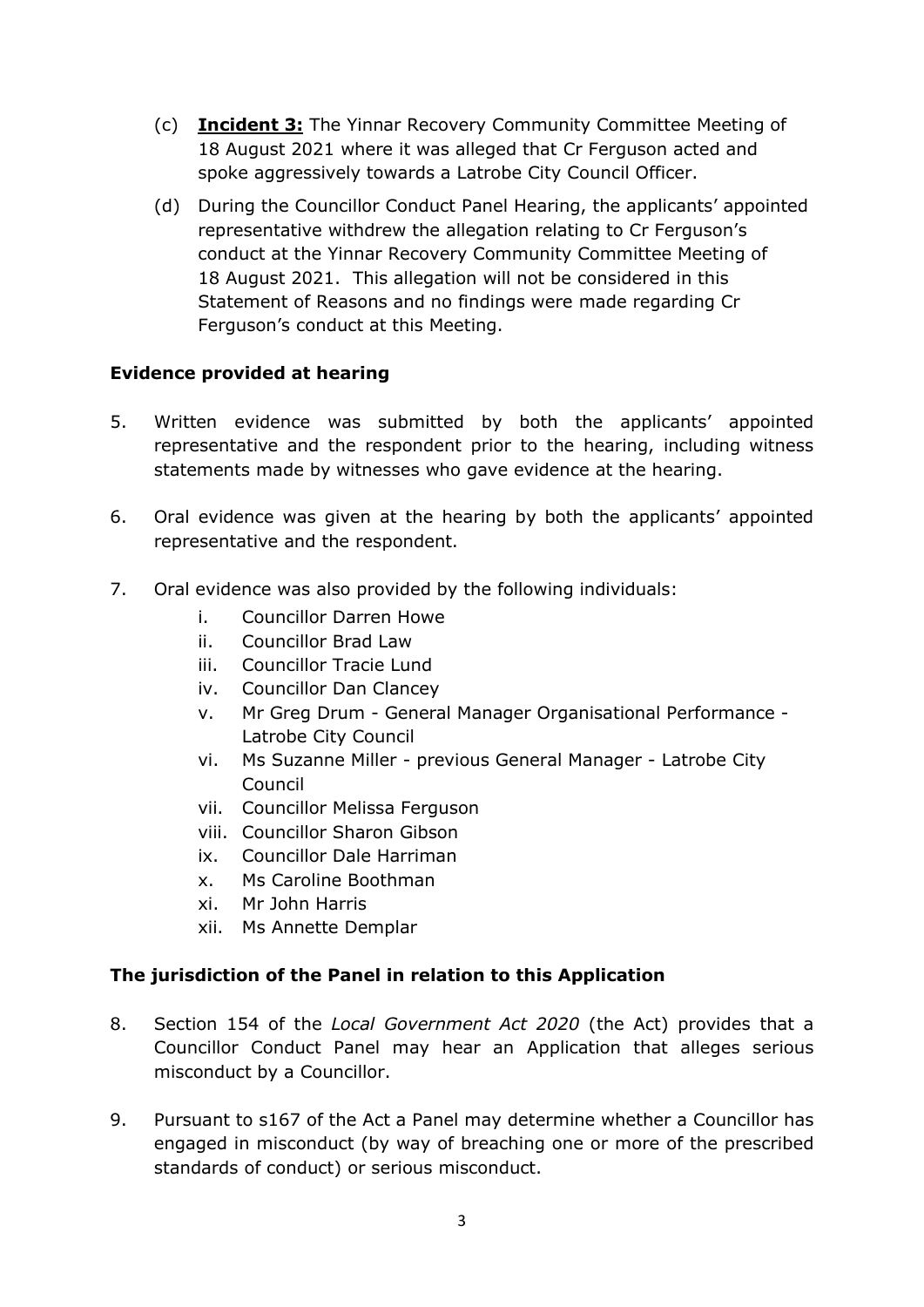## Evidence of the Applicants

- 10. The applicants' appointed representative provided the Panel with an overview of the events that led to the Application being made. In his opening statement, the applicants' representative submitted that:
	- (a) it was the respondent's behaviour at the Ordinary Council Meeting of 2 August 2021 (listed above at paragraph 4 as incident 2) that triggered the lodging of the Application seeking a finding of serious misconduct against Cr Ferguson;
	- (b) the respondent's behaviour at the Council Briefing Meeting held on 19 July 2021 (listed above at paragraph 4 as incident 1) in and of itself would not have triggered an Application for a finding of either misconduct or serious misconduct, but when examined in the context of her behaviour at the Ordinary Council Meeting of 2 August 2021 it was relevant; and
	- (c) the applicants' did not have anyone who was in attendance at the Yinnar Recovery Community Committee Meeting of 18 August 2021 (listed above as paragraph 4 as incident 3) willing to be a witness in the Councillor Conduct Panel proceeding to give evidence as to the behaviour that took place.

# Incident 1:

- 11. The applicants' appointed representative did not provide detailed evidence in relation to this incident, instead relying on the evidence of the then General Manager, Ms Suzanne Miller. As stated above at paragraph 10(b), the applicants' appointed representative conceded that the respondent's behaviour at the Council Briefing Meeting on 19 July 2021 did not constitute bullying behaviour.
- 12. In support of the Application, Ms Suzanne Miller spoke at length about incidents 1 and 2 and the impact they on her. Ms Miller explained that at the time of both the Council Briefing Meeting and the Ordinary Council Meeting she was the General Manager at Latrobe City Council. Ms Miller told the Panel that she resigned from her role at Latrobe City Council as a direct result of these events, specifically because she could "…no longer ensure the safety of relevant Council staff in performing their roles."
- 13. Regarding the Council Briefing Meeting, Ms Miller told the Panel she had been the victim of a "…tirade of abuse initiated by the Mayor…" that was subsequently supported by Cr Harriman and to a lesser extent the respondent. Ms Miller explained that she was called a liar and she was accused of not completing the tasks she was assigned to do in her role as General Manager. Ms Miller told the Panel she interjected whilst the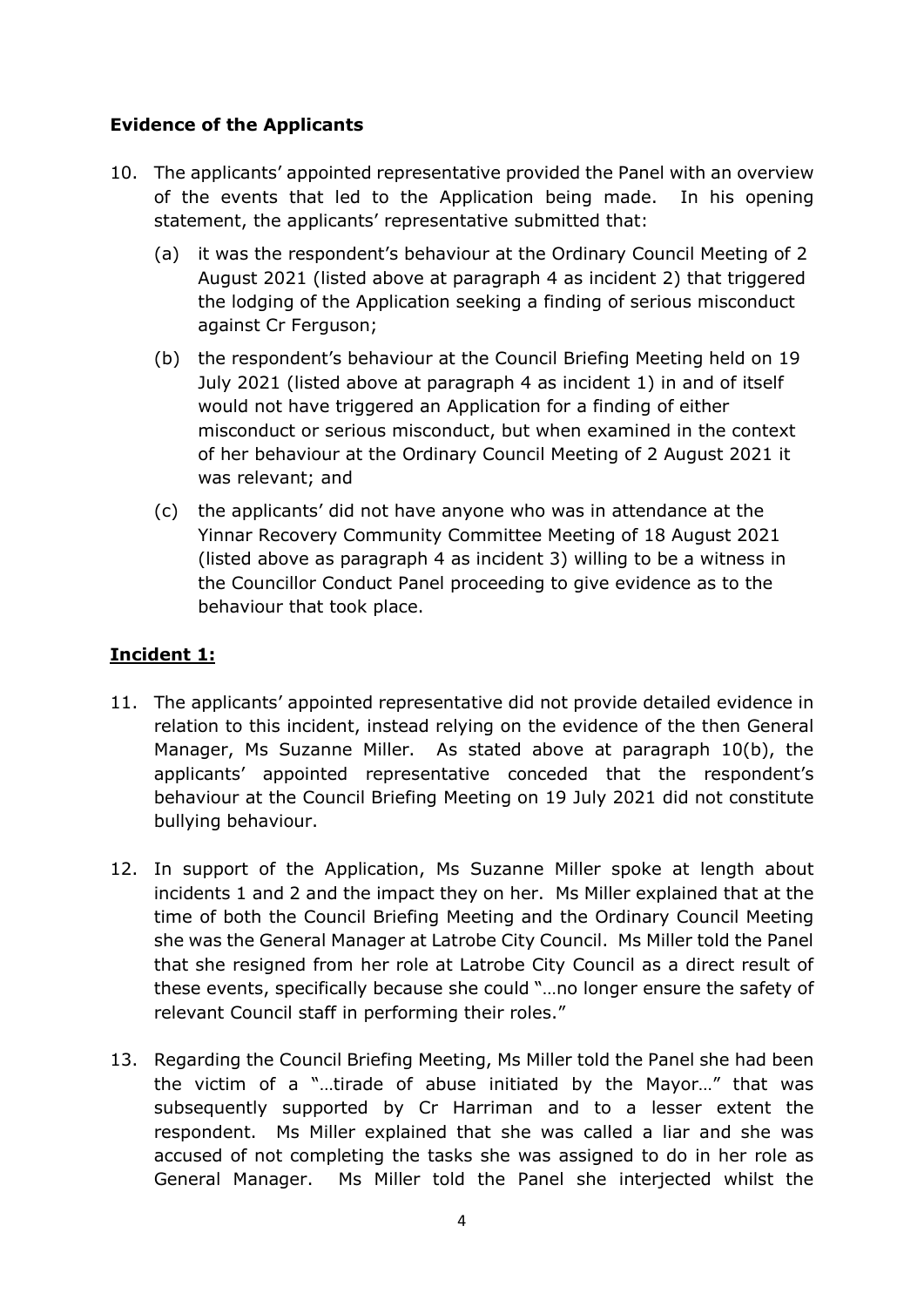respondent was talking, effectively speaking out of turn to try and answer the questions and allegations that were being made about her.

- 14. In her evidence to the Panel, Ms Miller conceded that the behaviour of the respondent (in relation to incident 1) was not bullying as defined in the Act but was more appropriately defined as speaking in an abusive manner.
- 15. In response to questions from the respondent, Ms Miller confirmed that she had spoken to the respondent on less than 5 occasions since she commenced her role as a Councillor in October 2020, and that she did not attempt to speak to the respondent after the Briefing Meeting to resolve any issues that resulted from the exchange.
- 16. Councillor Dan Clancey also gave evidence in support of the Application, and when speaking in relation to incident 1, confirmed that the altercation in question "came out of left field and was totally unexpected" and that it was an exchange predominantly between the then Mayor (Cr Gibson) and the then General Manager (Ms Miller). Councillor Clancey told the Panel the respondent said no more than two sentences and that those two sentences did not amount to bullying and did not leave him feeling any negative impact in terms of his safety. Councillor Clancey did submit that the way in which the respondent spoke was disrespectful towards Ms Miller, but that it did not amount to bullying as defined in the Act.
- 17. Councillor Tracey Lund gave evidence in support of the Application and at the outset told the Panel of the struggle she continues to face talking about the Briefing Meeting. Throughout her oral evidence Cr Lund was teary and visibly distressed, needing to pause to collect her thoughts. When questioned about incident 1, Cr Lund agreed with the remaining witnesses regarding the specific words spoken by the respondent, but said the exchange left her feeling unsafe and vulnerable, so much so that she requested all Briefing Meetings be recorded moving forward.
- 18. Councillor Lund told the Panel it was the role of the Mayor/Meeting Chair to ensure the safety of the meeting participants, and that the Mayor had failed to do this. As a result, Cr Lund felt "…unsafe and reluctant to speak up or participate in any meaningful way for fear of being attacked or shut down".
- 19. When asked by the Panel whether she had discussed incident 1 with the respondent, Cr Lund said that she had not, and that she had not spoken to the respondent much since being elected to Council in October 2020.
- 20. In response to questions from the respondent, Cr Lund agreed that the respondent was seeking clarification as to whether a tenant that provides services to victims of domestic violence was being evicted.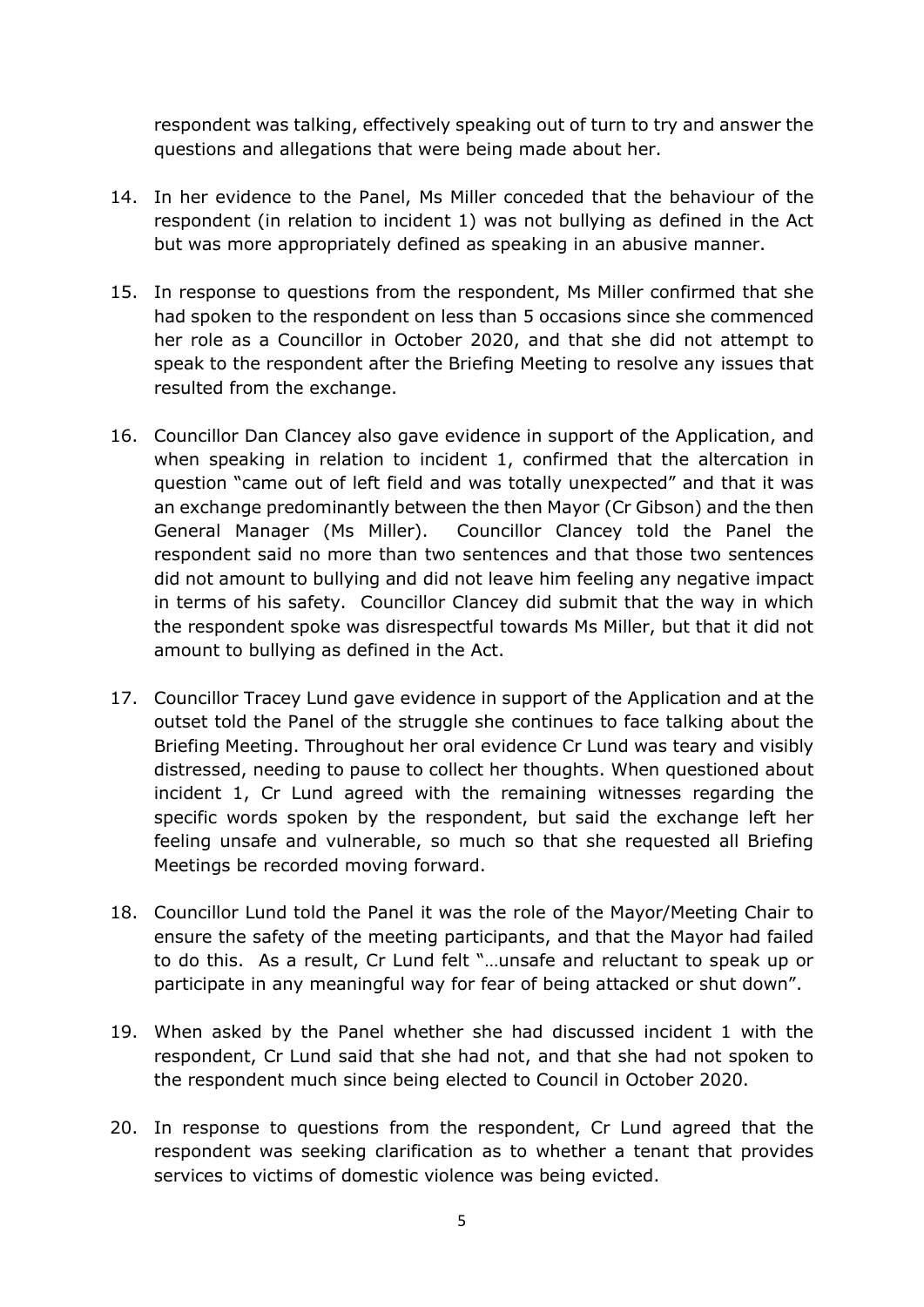- 21. Councillor Brad Law also gave evidence in support of the Application and his evidence was consistent with that of the other witnesses in support of the Application, in that he too believed incident 1 involved what he described as "…personal attacks on the conduct of Council Officers which amounted to criticism that goes way beyond what is required of a Councillor, which is to provide governance."
- 22. As did each of the other witnesses in support of the Application, Cr Law confirmed that it was in fact Ms Miller who interjected when the respondent was speaking, rather than the respondent interjecting when Ms Miller spoke.
- 23. Council Officer Greg Drum also appeared before the Panel and gave evidence regarding this allegation. Mr Drum said the topic of discussion was a contentious one where the then Mayor had "just launched into her view, which was supported by Cr Harriman and followed up with a general question from the respondent." Mr Drum said that the respondent had "spoken sharply" and her statement had contributed to the lack of opportunity for Ms Miller to respond to the views being put regarding the adequacy of the work of the Officers in relation to the management of the leasing issue.

# Incident 2:

- 24. The applicants' appointed representative submitted that it was the conduct of the respondent at the Ordinary Council Meeting of 2 August 2021 that was the main trigger for lodging the Application for a finding of serious misconduct.
- 25. In giving context to the interaction, the applicants' appointed representative explained that the respondent had submitted two Notices of Motion to be discussed and voted on at the Meeting. Instead of speaking to her respective Notices of Motion, the respondent opened the discussion with a barrage of questions regarding issues that did not relate specifically to the Notices of Motion she had submitted. The meeting was originally meant to be live streamed but due to technical issues just before the meeting commenced, it was not live streamed. Instead, the meeting was recorded and after obtaining legal advice, Council released a redacted version of the meeting for public viewing with the respondent's speaking time largely redacted for concern that it may lead to a defamation claim if broadcast in its original form.
- 26. In his submissions to the Panel, the applicants' appointed representative submitted that the respondent:
	- (a) "…went outside fair and reasonable debate, mentioned staff by title, spoke of a community member by name and made allegations of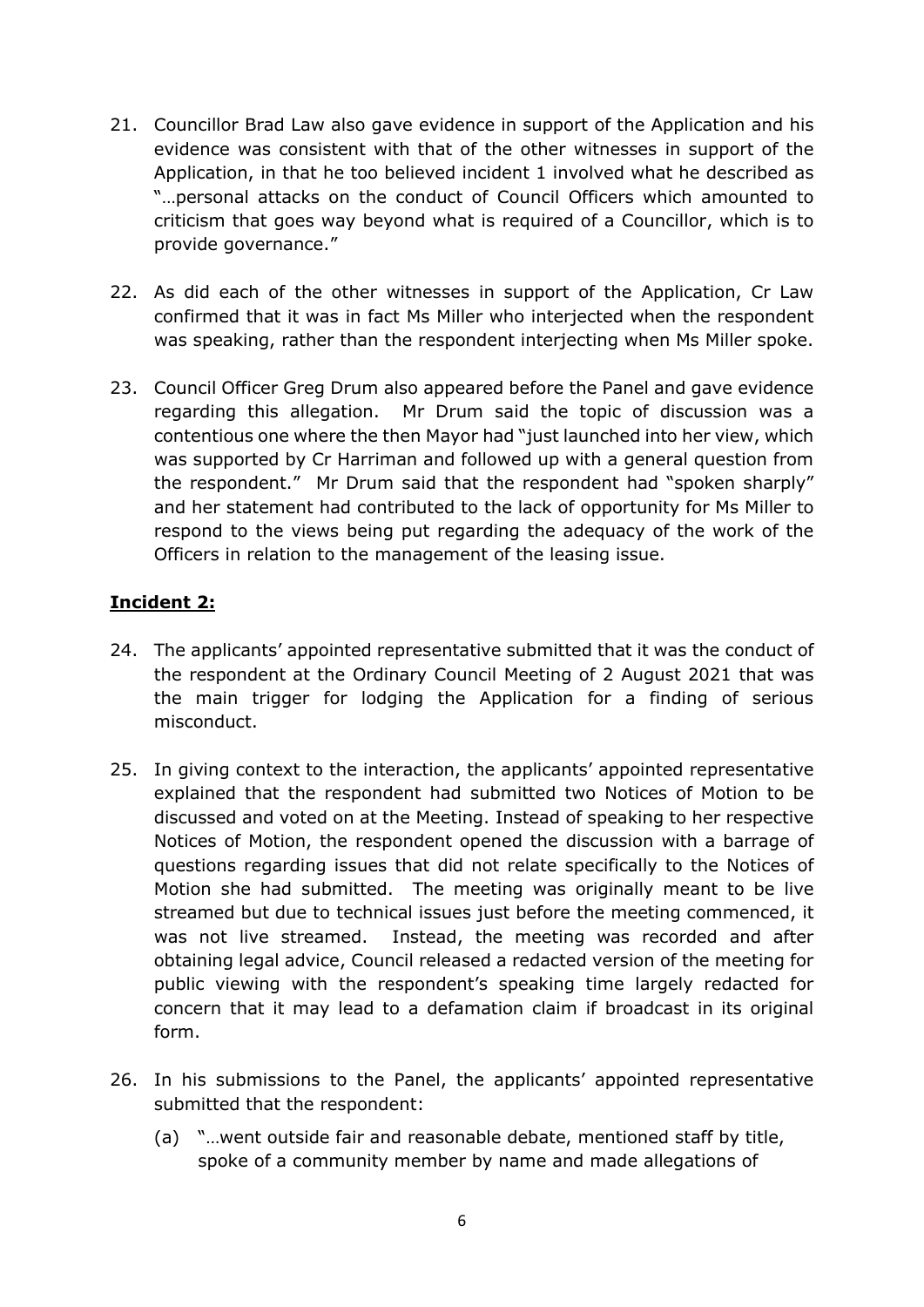misappropriation of funds and walls being put up preventing her from finding out where the money had gone.";

- (b) did not follow due process in making her inquiries regarding the Yinnar Community Recovery Committee funds;
- (c) did requested a Report regarding her concerns, but failed to use other available processes to address her concerns further;
- (d) asked unreasonable questions at the Meeting, embarrassed the General Manager and a volunteer community member and cast aspersions over unnamed councillors who she alleged were interfering in her ward.
- 27. The applicants' appointed representative told the Panel he had never seen behaviour like this in the 5 years he had been on Council and that whilst he himself did not speak directly to the respondent after the Meeting regarding her behaviour, he and his fellow applicants thought the matter was so serious that they had no option but to lodge an Application for a Panel hearing.
- 28. Ms Miller provided her account of the Meeting and told the Panel that in relation to incident 2, there has been a culmination of events over a long period of time. Ms Miller acknowledged she tried to speak out of time to answer the questions the respondent was asking. When asked by the Panel what the respondent did that constituted unreasonable behaviour, Ms Miller told the Panel the respondent had:
	- (a) accused Ms Miller of "…trying to keep her away from the Community Recovery Committee";
	- (b) talked to community members without any regard for the role of Council Officers;
	- (c) abused Ms Miller and made comments that bordered on defamation;
	- (d) hampered Ms Miller from being able to effectively do her job; and
	- (e) was a part of the ongoing bullying felt by Council Officers and staff.
- 29. Ms Miller told the Panel her staff were fearful of councillors, and that this fear was indicative of an unsafe work environment. Furthermore, Ms Miller said she did not feel safe enough to talk to the respondent after the Ordinary Council Meeting.
- 30. Ms Miller conceded there was no clear idea of the Community Recovery Committee's role in using their power to spend the money they were allocated, and that the COVID-19 pandemic environment had complicated communication to the point that it impacted on the effective running of the Committee, but that this did not justify the behaviour of the respondent at the Ordinary Council Meeting.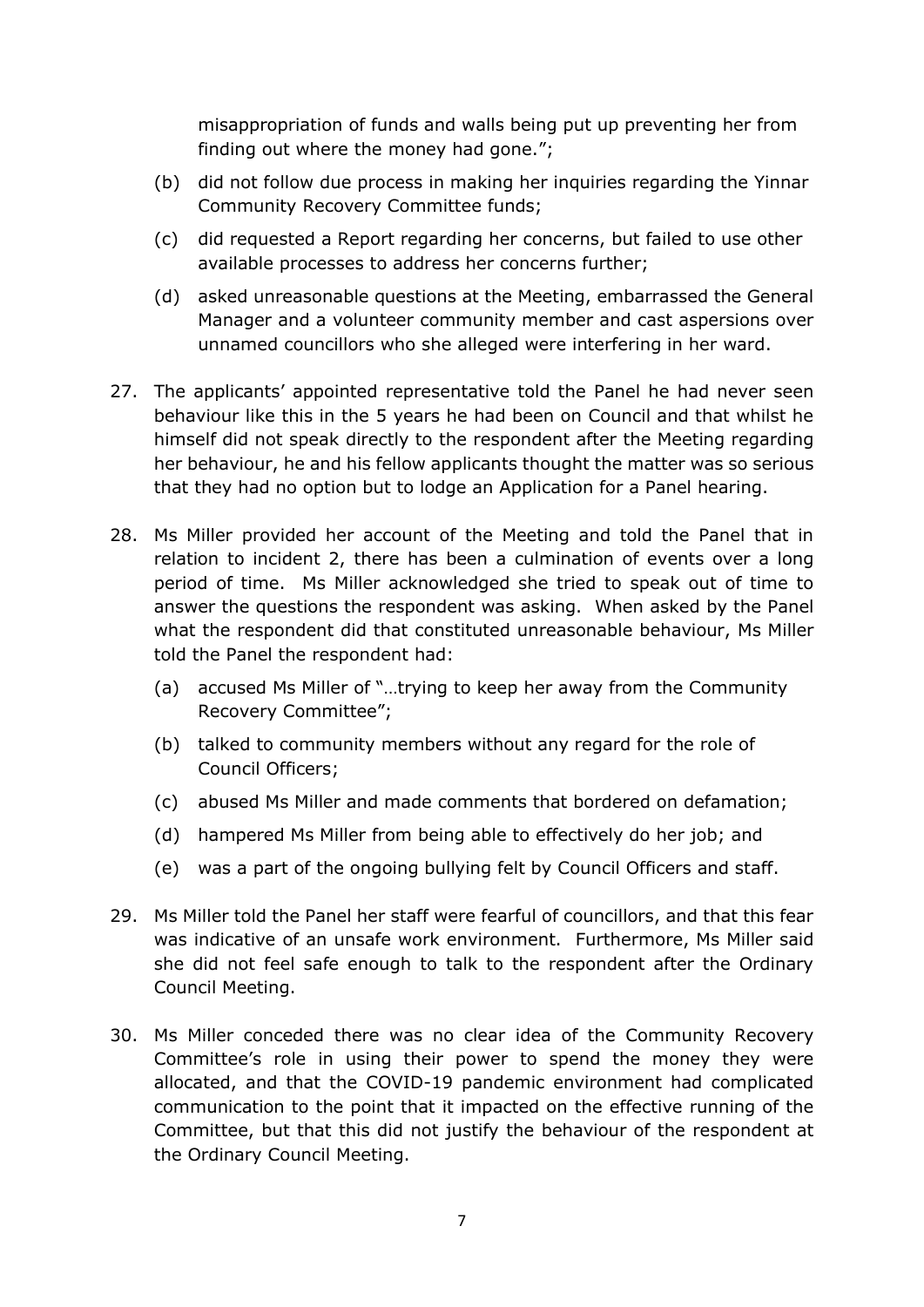- 31. Councillor Lund also spoke about this incident, having been in attendance and a direct witness to the events that took place. Councillor Lund told the Panel:
	- (a) she felt intimidated by the respondent, with the intimidation building over time and culminating with the behaviour at the Ordinary Council Meeting of 2 August 2021;
	- (b) she believes the respondent made a speech that was "…a planned attack, with a barrage of planned accusations that were unwarranted."
- 32. In response to questions from the respondent, Cr Lund said whilst she had barely had any direct communication with the respondent, she was fearful of her due to her behaviour at meetings, her approach at the Council Briefing Meeting and at the Ordinary Council Meeting.
- 33. When asked why she herself did not call a point of order if she was so concerned about the respondent's behaviour, Cr Lund said she did not have the confidence or ability to call a point of order, nor did she understand as a relatively new councillor, what would trigger a point of order or the mechanism to make it work.
- 34. Councillor Lund acknowledged the respondent was granted several extensions of time to speak, but to this day remains unclear as to why the respondent was permitted to ask questions rather than speak to her respective Notices of Motion.
- 35. Councillor Law also gave evidence regarding this incident and confirmed that he did not call a point of order. He also confirmed that he did not object to the multiple extensions of time that were granted to the respondent during the meeting.
- 36. In response to questions from the respondent regarding an alternative approach to having her questions answered, Cr Law said the respondent should have used the pathway system to seek clarification but did concede there is no written step by step process to follow.
- 37. In his evidence, Cr Clancey said the respondent's questions were rhetorical rather than fact finding in nature and that he saw the approach of the respondent as poor practice and quite defamatory. In response to questions from the Panel, Cr Clancey said if he had been chairing the meeting he would not have permitted questions from the person who placed the Notice of Motion as this was not proper process.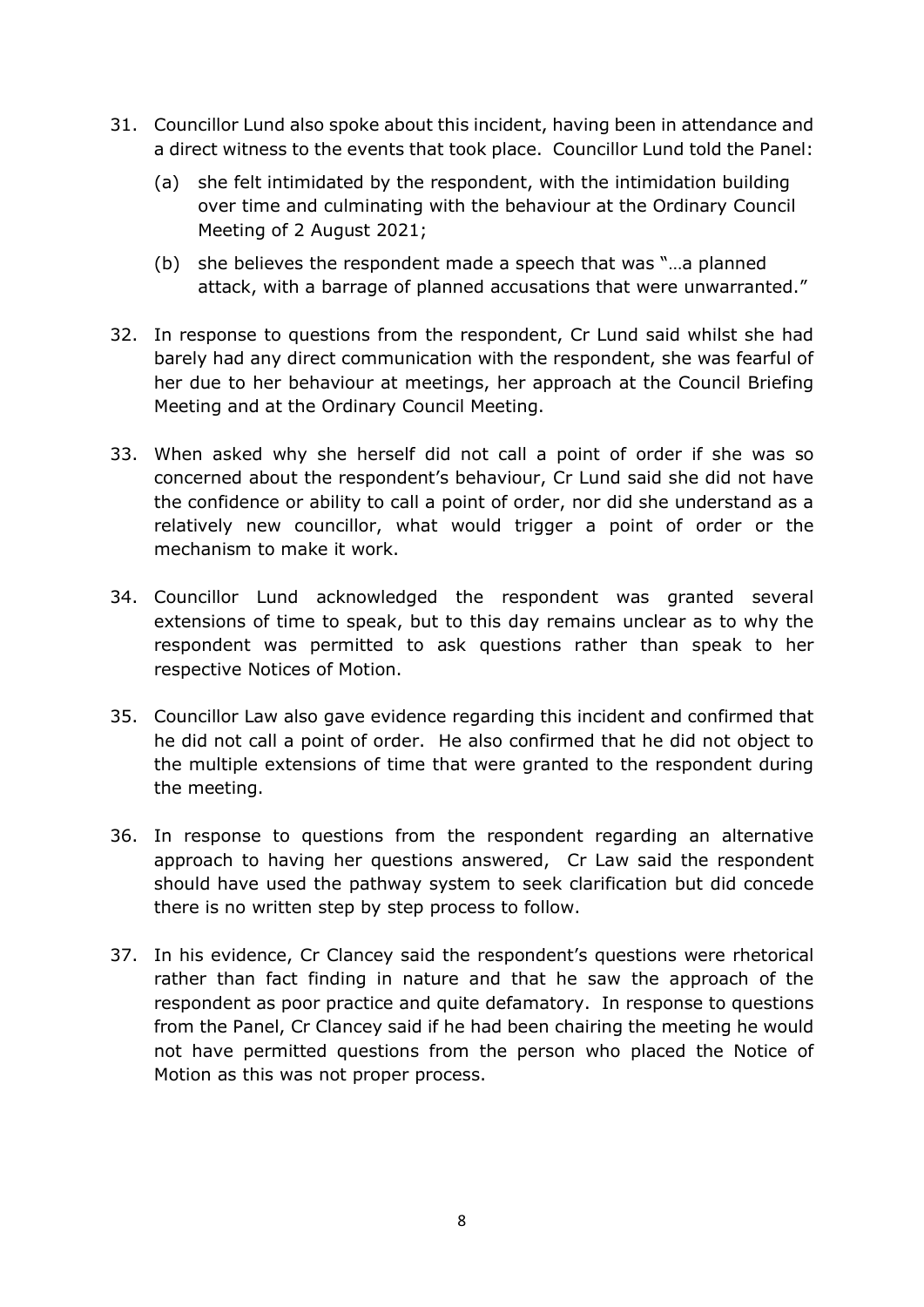- 38. Councillor Clancey acknowledged that the questions the respondent was asking were in principle valid questions, but the manner in which she asked these questions was entirely inappropriate and aggressive. The abrupt tone and the accusatorial way the questions were asked in fact gave no time for answers to be provided.
- 39. Councillor Clancey reiterated the views of Cr Lund in that he too believed the "attack" was premeditated. Councillor Clancey believed having the meeting via zoom exacerbated the issue as that forum "…does not allow the subtleties to see how someone is feeling and does not always allow people the opportunity to respond."
- 40. In response to questions from the respondent, Cr Clancey:
	- (a) confirmed he did not call a point of order because he was interested in hearing the answers to the questions but did not agree with the manner in which they were being asked;
	- (b) confirmed that Cr Middlemiss had called a point of order, but that the then Mayor did not provide a ruling on it;
	- (c) agreed with the respondent that it takes new councillors time to learn the relevant processes but confirmed there had been an extensive induction process at Council which covers both the Code of Conduct and also meeting procedures.
- 41. In response to questions from the Panel, Cr Clancey said he himself did not feel unsafe at the meeting and it was not what the respondent said that made others feel unsafe, it was the approach and nature of the words she used that were the issue.

## Evidence of the Respondent

## Incident 1:

- 42. The respondent submitted that at the Council Briefing Meeting (incident 1) she was interrupted by Ms Miller when she was seeking to clarify the leasing arrangements of a Council run building that had previously been leased to an organisation that supported victims of domestic violence.
- 43. The respondent acknowledged that she gestured sideways whilst speaking as the meeting was being conducted virtually over zoom and she was indicating that she was talking to the Mayor in her gesture.
- 44. When asked about the tone and manner in which she spoke, the respondent told the Panel that meeting procedures call for questions to come via the Mayor as Chair and potentially through the Chief Executive Officer to an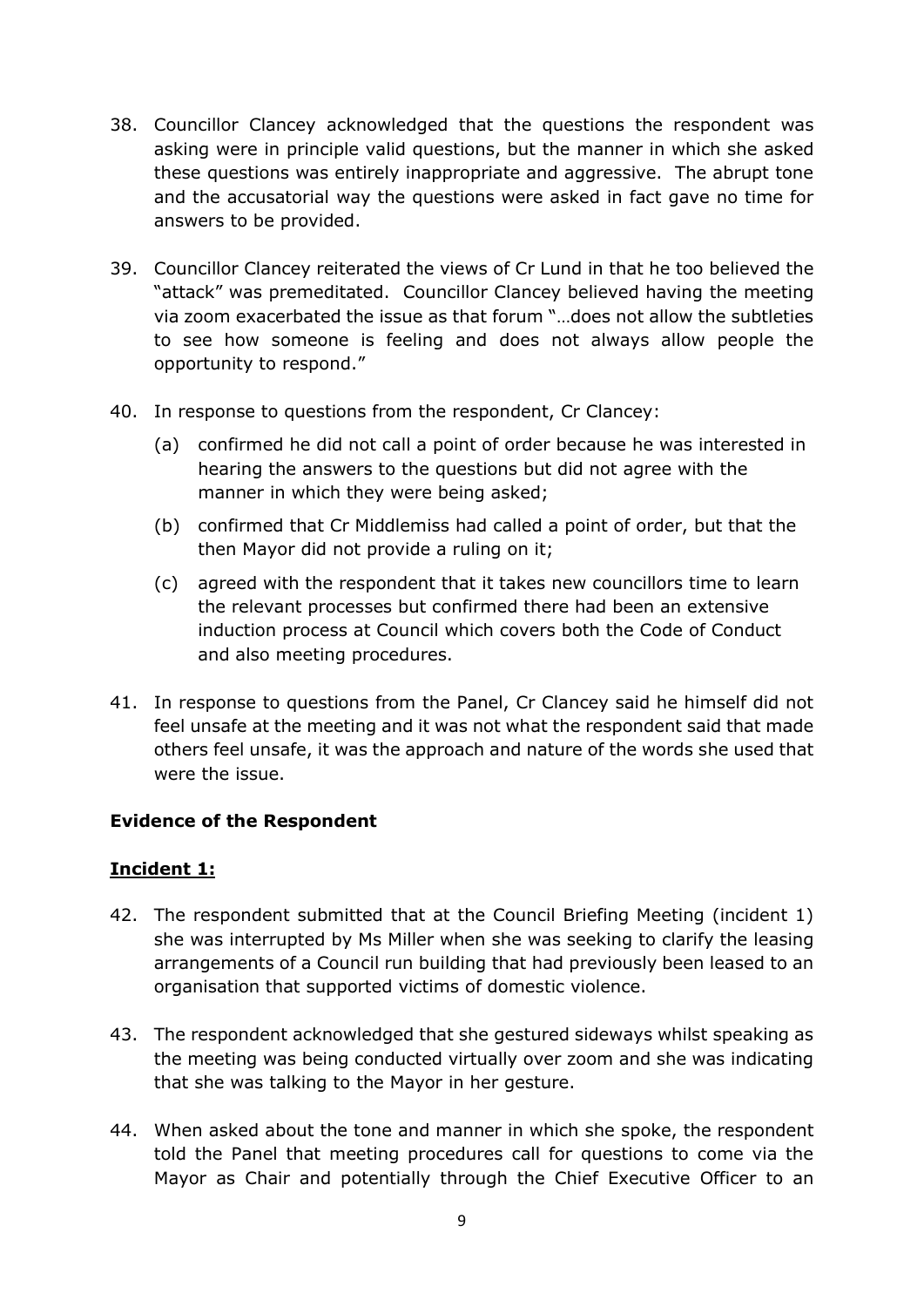Officer. Given Ms Miller interrupted the respondent when she had been given permission to speak by the Mayor, the respondent did not feel she said anything inappropriate by either asking the question she initially asked, or by subsequently stating to Ms Miller "Excuse me I am speaking" when Ms Miller interjected.

- 45. The respondent provided the Panel with the exact wording of the statement she made during the Council Briefing Meeting – with the statement being in relation to leasing arrangements for two buildings within the municipality. In their oral evidence, Cr Clancey and Cr Harriman both confirmed the accuracy of the respondent's submission regarding the content of the statement she made.
- 46. Regarding the allegations of bullying the respondent submitted that she did not believe her conduct at the Briefing Meeting constituted bullying. Instead, the respondent believed she was simply exercising her right to ask questions and be heard without interruption.
- 47. The respondent called two fellow councillors as witnesses in support of her defence to the bullying allegation. Councillor Gibson told the Panel the respondent was passionate and animated in her approach at the Briefing Meeting, but not to the extent that the then General Manager (Ms Miller) was in her involvement in the incident. Councillor Gibson confirmed the respondent's account of what was said, also stating that "…if anyone should be pinged for bullying, it should be her…" referring to Ms Miller. Councillor Gibson went on to say that the respondent had called her after the Council briefing meeting distraught by the exchange, feeling bullied because she tried to do her job and ask questions and was then subject to the interjection of Ms Miller.
- 48. In response to questions from the Panel, Cr Gibson confirmed that to the best of her knowledge, no councillors spoke to the respondent regarding her behaviour after the Council Briefing Meeting and no action was taken until the Application for a Councillor Conduct Panel had been made.
- 49. Councillor Harriman also spoke in support of the respondent, confirming his attendance at the Council Briefing Meeting, and also confirming the respondent's version of events that took place. When asked about the incident at the Briefing Meeting, Cr Harriman told the Panel that the debate regarding the leasing issue was nowhere near as robust as other debates that had taken place and that he himself was equally as frustrated as the respondent with the way that the Council Officers had dealt with the leasing issue.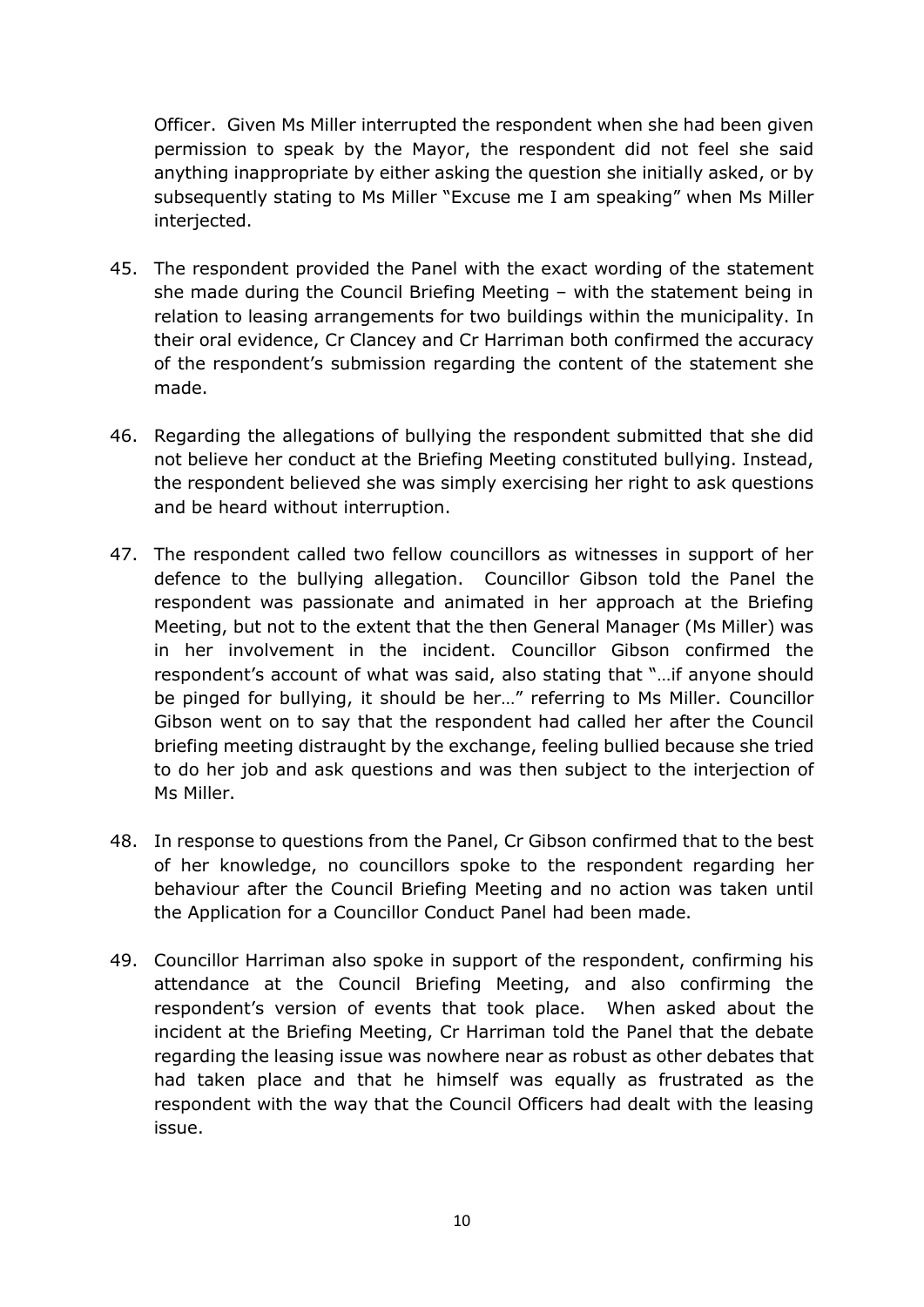50. When asked by the Panel about the relationships between the councillors, Cr Harriman said the COVID-19 pandemic environment had made a huge difference to relationships among the councillor group. There had been no opportunity to "sort out issues over dinner and a chat before a meeting" and there had been no real opportunity for bonding among the new councillor group which has resulted in a group of councillors with no real connection.

## Incident 2:

- 51. The respondent spoke of her frustration regarding Council involvement in the Community Recovery Committee and the lack of clarity regarding the Committees ability to use funds appropriately. Both the Chair and Deputy Chair of the Committee had sought a meeting regarding funding arrangements for the Committee and had sought the assistance of the respondent to gain further understanding. In response to this request, the respondent had asked many questions of the Latrobe City Council Chief Executive Officer, and the responses given through Council Officers were different to the information the Committee had before it.
- 52. The respondent submitted that it was a result of the continued lack of responsiveness of Council Officers that led to her asking the questions she did at the Ordinary Council Meeting. The respondent further submitted that the questions she asked at the meeting were the same questions she had sent to the Chief Executive Officer.
- 53. When asked about the various allegations she made at the meeting, the respondent said she did not believe she had brought the Council into disrepute, does not feel she gets appropriate support from Council in response to the questions she asks, and had no option but to use the public forum of an Ordinary Council Meeting to get the answers she needed as she had been asking them for over twelve months.

## Findings of the Panel

54. Pursuant to s167(1)(b) of the Act the Panel makes a finding of misconduct against Cr Ferguson.

#### Penalty

55. Pursuant to s167(4)(a) of the Act the Panel directs Cr Ferguson to make a verbal apology for her conduct at the Council meeting of 2 August 2021, which is to be provided at the next Council meeting after the Council meeting at which this decision (including the statement of reasons) is tabled in accordance with s168.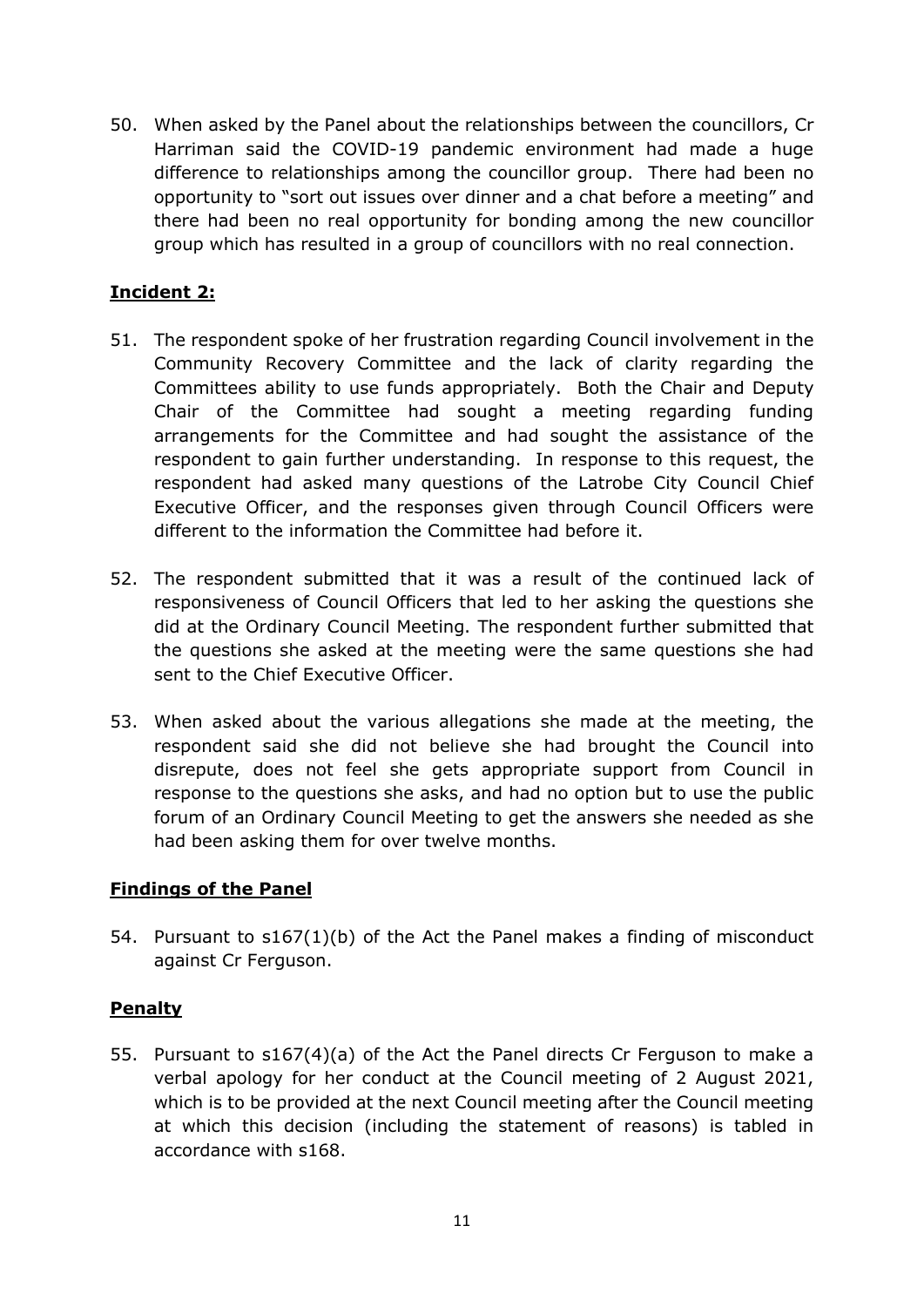56. Pursuant to s167(6)(b) of the Act the Panel directs Cr Ferguson to attend further training to strengthen her understanding of the role and responsibilities of being a Councillor. Council (through the Chief Executive Officer) is to organise for Council Officers to provide training whereby they explain the process for gaining information about community issues. This process should be communicated both in written and verbal form. In addition, the Panel recommends Council create a New Councillor handbook (if there is not already one in existence) and a mentoring system be established to ensure new councillors are supported in their transition into the role.

#### Reasons for the Panel's Decision

- 57. The applicants' appointed representative submitted that the conduct of the respondent in relation to incident 1 did not amount to bullying. Ms Miller, who was the recipient of the respondent's actions, also conceded that this conduct did not amount to bullying.
- 58. The Panel accepted the evidence of all the witnesses, both for the applicant and the respondent, that whilst the respondent was direct and assertive in her statement at the Council Briefing Meeting, she played a very minor role in the interaction and that her conduct at that meeting did not amount to bullying.
- 59. In relation to incident 2, the Panel examined the conduct of the respondent in the context of the definition of bullying as outlined in the Act. Based on the definition of bullying in the Act, the Panel was not satisfied that the applicants provided evidence of repeated unreasonable conduct and behaviour towards another Councillor or member of Council staff that creates a risk to the health and safety of that other Councillor or member of Council staff.
- 60. There was however substantial evidence before the Panel supporting a finding of misconduct. The Panel had the benefit of being able to watch the unredacted version of the Ordinary Council Meeting of 2 August 2021 and the Panel observed in the respondent's actions:
	- (a) a failure to treat her fellow councillors with respect (in her unfounded accusations regarding interference in her ward);
	- (b) a failure to treat Council Officers with respect, particularly the then General Manager in her accusations regarding misappropriation of funds, fraud and missing money;
	- (c) abusive and threatening statements towards Council Officers (regarding the statement she made threatening a notification to IBAC) and members of the general public.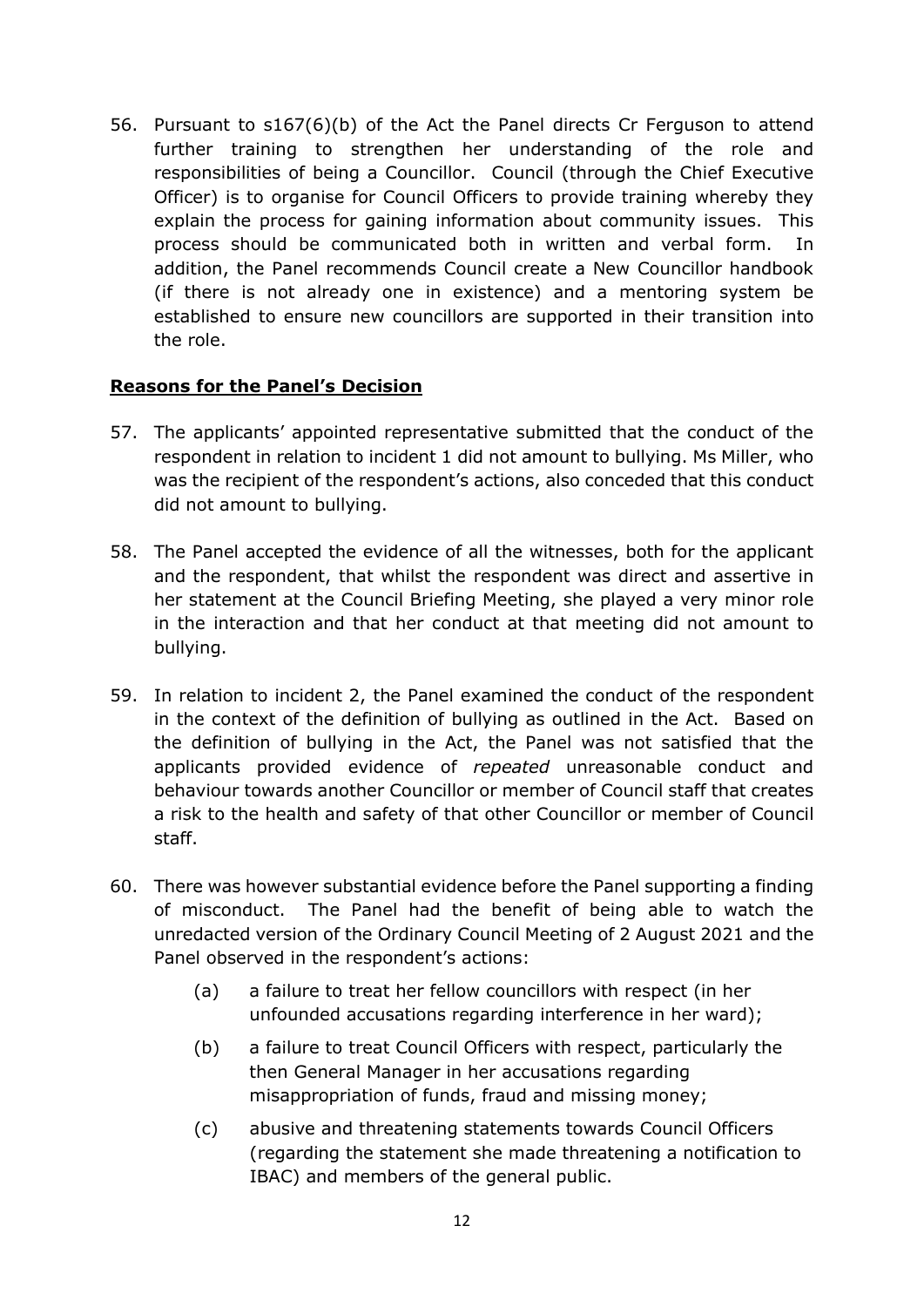- 61. The Panel also noted upon viewing the recording of incident 2 that Cr Middlemiss did call a point of order during the respondent's inappropriate questioning for failing to speak to the two parts of the Notice of Motion. The Chair of the meeting, the then Mayor (Cr Gibson) did not acknowledge the point of order, nor did she put the point of order to a vote. This was a missed opportunity as normal meeting procedures were not being followed by the respondent in relation to Notices of Motion, and if the respondent had of been directed back to speaking to the Motion, then the accusatory level of questioning may not have escalated.
- 62. It was clear to the Panel that the lack of answers about funding for the Community Recovery Committee exacerbated the respondent's frustration and that the complexities of working in a COVID-19 pandemic environment had hampered effective communication between the Committee and Council. However, this does not permit her or any councillor to make accusations and speak in the manner that she did at the Ordinary Council Meeting in question.
- 63. The Panel was also cognisant of the impact COVID had had on councillor interaction and bonding and observed firsthand an unwillingness among councillors to engage in difficult conversations. In addition, the Panel accepted the evidence of the respondent who conceded towards the end of the hearing that her inexperience in public office had impacted on her judgment and approach regarding the handling of this matter.
- 64. During the hearing, the respondent demonstrated a lack of awareness of her actions and a lack of insight into her behaviour and the impact it has on those around her, but in her closing submission to the Panel stated that:
	- (a) she was unaware of the impact of her actions, style, and approach until hearing the evidence presented during the Panel hearing;
	- (b) if she has done wrong, she was glad that it has been bought to her attention but was disappointed that no one raised it with her before (and informally) so she could have had an opportunity to change her behaviour without the need for a Panel hearing process;
	- (c) she herself feels unsure and unsafe and believes her fellow councillors and Council Officers do not want to get to know her as a person; and finally
	- (d) she will try her best to move forward and develop good relationships with people.
- 65. The Panel was impressed with the respondent's willingness to hear the feedback she had received regarding her behaviour for the first time during the Panel hearing and took this into account when considering appropriate remedial action.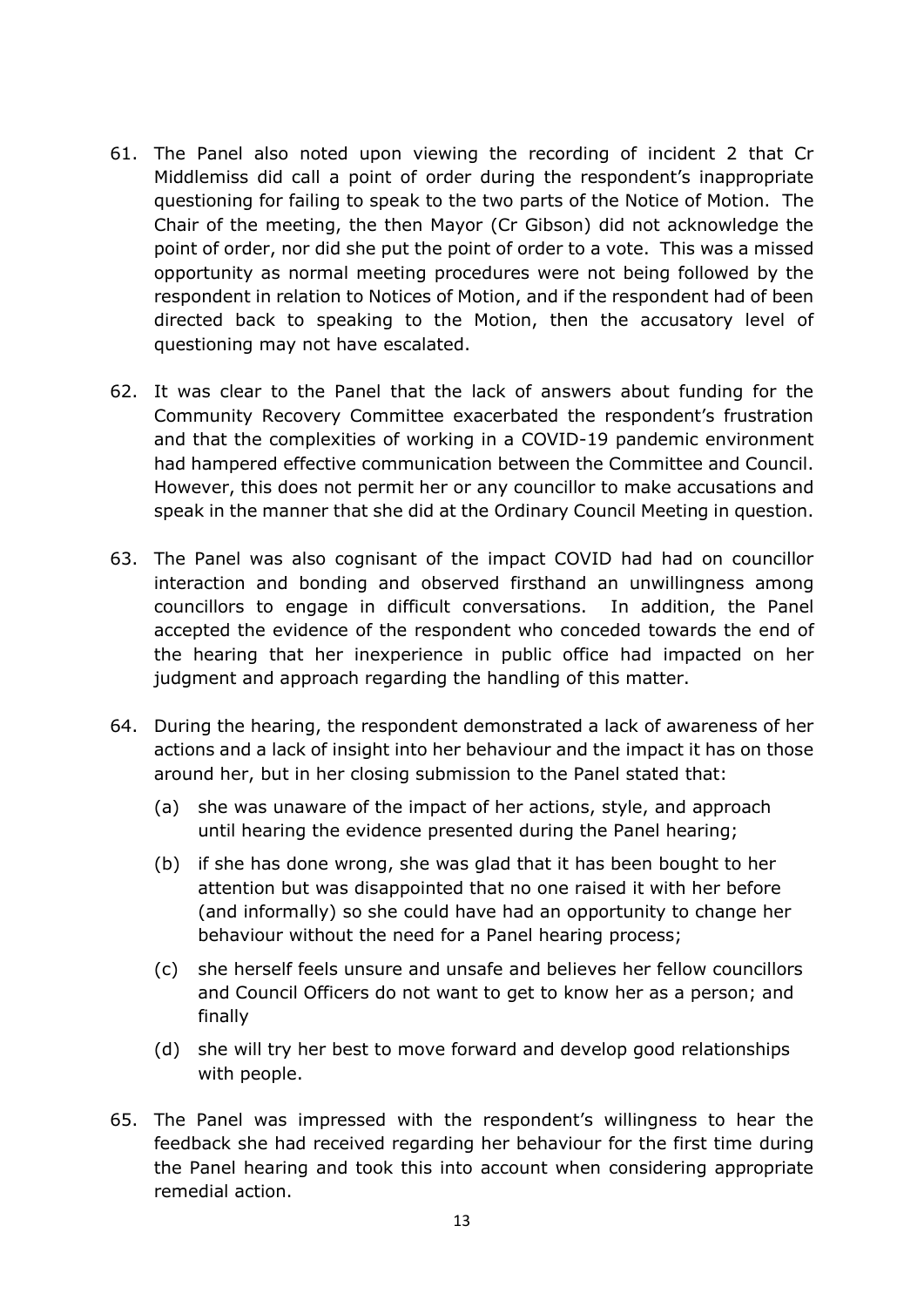66. The Panel was concerned with the respondent's lack of awareness of various key components of the role of a councillor, particularly around meeting procedures and operational policies and procedures and as such directed the respondent to attend training to bridge the gap in her skill base regarding these areas.

Legal Member **Panel Member** 

Jo-Anne Mazzeo Helen Buckingham OAM

Date: 31 March 2022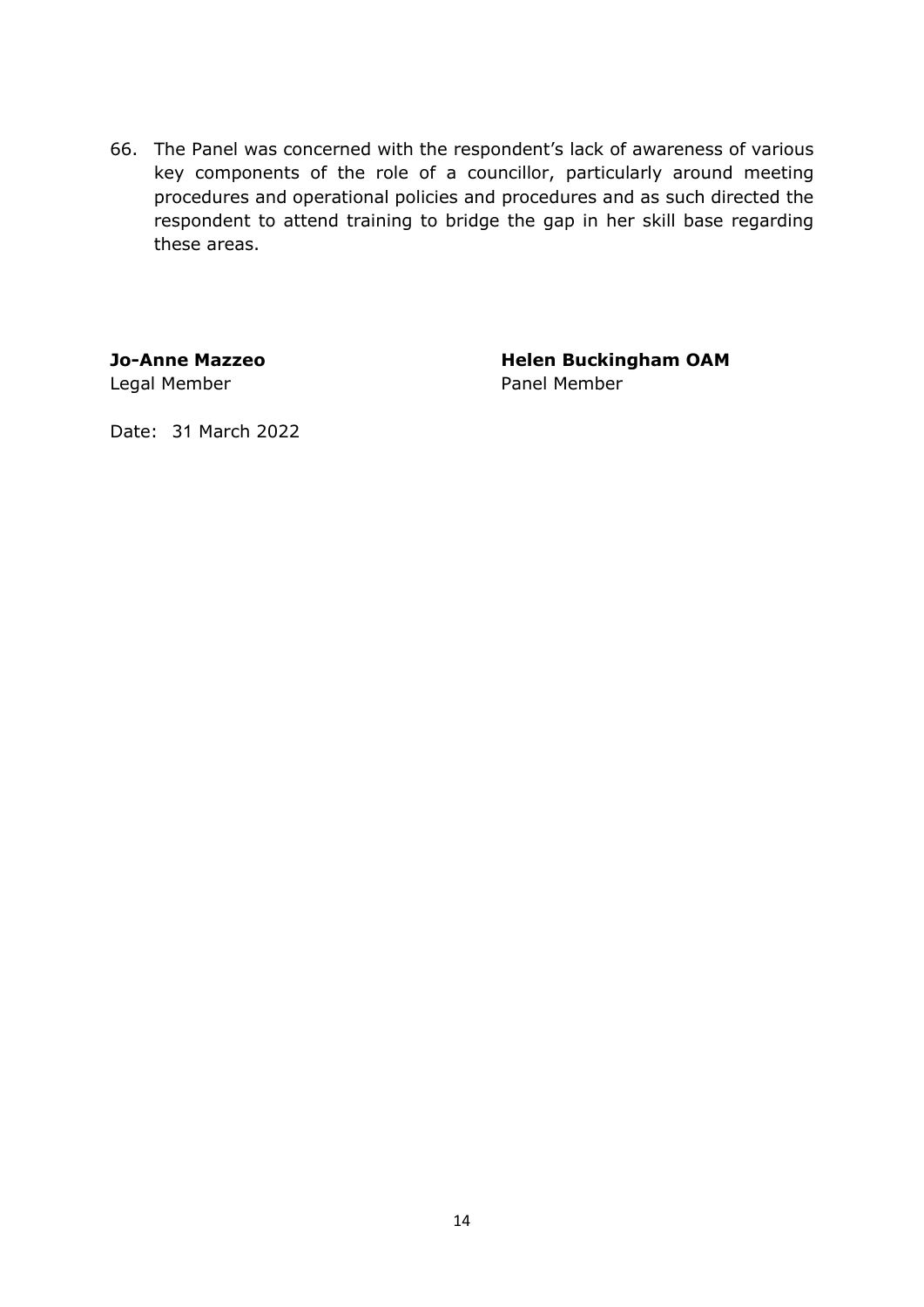#### APPENDIX: Definitions

#### Misconduct is defined in s 3 of the Act as:

"misconduct by a Councillor means any breach by a Councillor of the prescribed standards of conduct included in the Councillor Code of Conduct"

**Serious misconduct** by a Councillor is defined in the Act and means any of the following—

- "(a) the failure by a Councillor to comply with the Council's internal arbitration process;
- (b) the failure by a Councillor to comply with a direction given to the Councillor by an arbiter under section 147;
- (c) the failure of a Councillor to attend a Councillor Conduct Panel hearing in respect of that Councillor;
- (d) the failure of a Councillor to comply with a direction of a Councillor Conduct Panel;
- (e) continued or repeated misconduct by a Councillor after a finding of misconduct has already been made in respect of the Councillor by an arbiter or by a Councillor Conduct Panel under section 167(1)(b);
- (f) bullying by a Councillor of another Councillor or a member of Council staff;
- (g) conduct by a Councillor that is conduct of the type that is sexual harassment of a Councillor or a member of Council staff;
- (h) the disclosure by a Councillor of information the Councillor knows, or should reasonably know, is confidential information;
- (i) conduct by a Councillor that contravenes the requirement that a Councillor must not direct, or seek to direct, a member of Council staff;
- (j) the failure by a Councillor to disclose a conflict of interest and to exclude themselves from the decision making process when required to do so in accordance with this Act"

#### Bullying is defined in s 3 of the Act as:

"Bullying by a Councillor means the Councillor repeatedly behaves unreasonably towards another Councillor or member of Council staff and that behaviour creates a risk to the health and safety of that other Councillor or member of Council staff."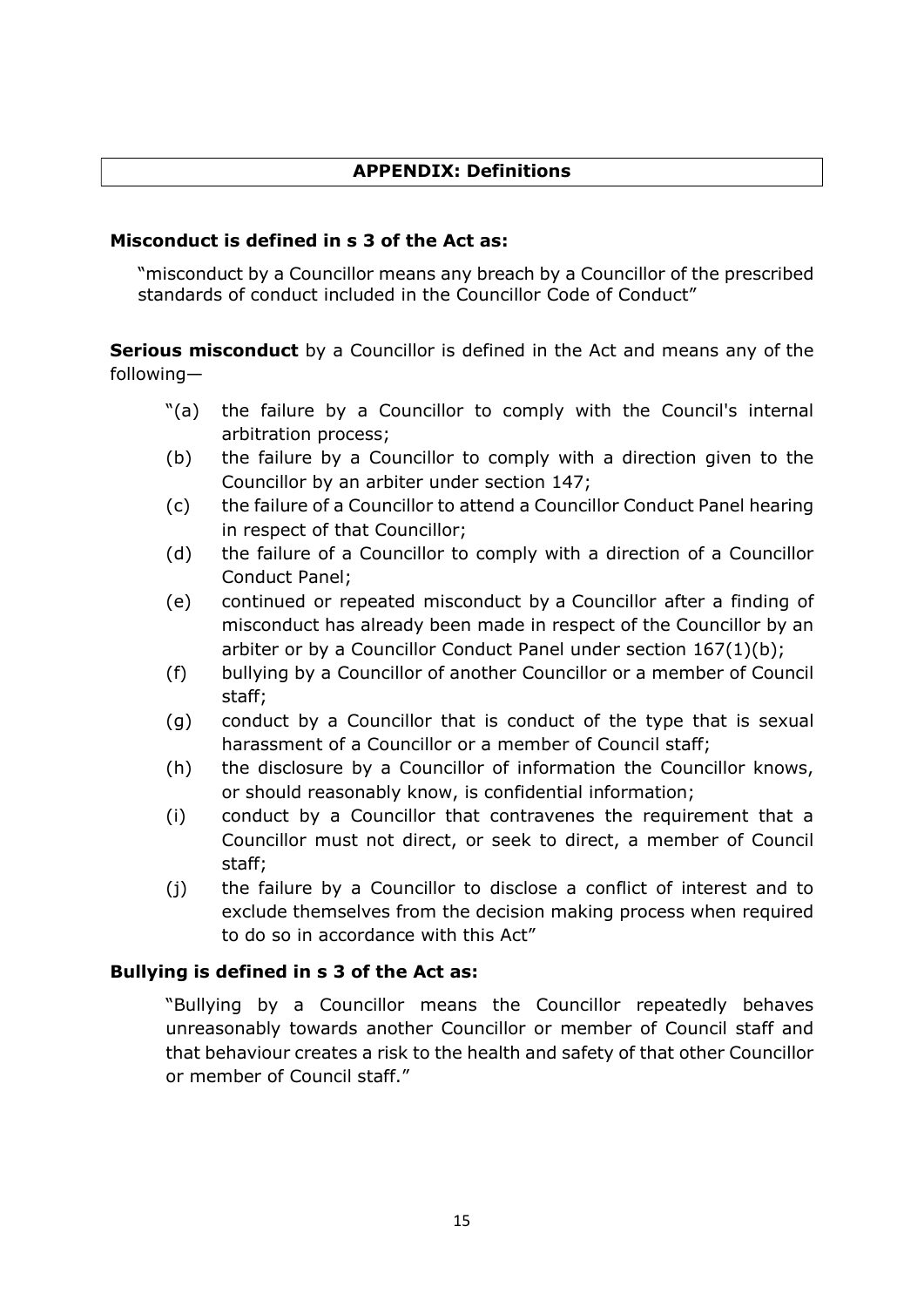# The Standards of conduct are defined in Schedule 1 of the Local Government (Governance and Integrity) Regulations 2020 as:

# "1 Treatment of others

A Councillor must, in performing the role of a Councillor, treat other Councillors, members of Council staff, the municipal community and members of the public with dignity, fairness, objectivity, courtesy and respect, including by ensuring that the Councillor—

- (a) takes positive action to eliminate discrimination, sexual harassment and victimisation in accordance with the Equal Opportunity Act 2010; and
- (b) supports the Council in fulfilling its obligation to achieve and promote gender equality; and
- (c) does not engage in abusive, obscene or threatening behaviour in their dealings with members of the public, Council staff and Councillors; and
- (d) in considering the diversity of interests and needs of the municipal community, treats all persons with respect and has due regard for their opinions, beliefs, rights and responsibilities.

# 2 Performing the role of Councillor

A Councillor must, in performing the role of a Councillor, do everything reasonably necessary to ensure that the Councillor performs the role of a Councillor effectively and responsibly, including by ensuring that the Councillor—

- (a) undertakes any training or professional development activities the Council decides it is necessary for all Councillors to undertake in order to effectively perform the role of a Councillor; and
- (b) diligently uses Council processes to become informed about matters which are subject to Council decisions; and
- (c) is fit to conscientiously perform the role of a Councillor when acting in that capacity or purporting to act in that capacity; and
- (d) represents the interests of the municipal community in performing the role of a Councillor by considering and being responsive to the diversity of interests and needs of the municipal community.